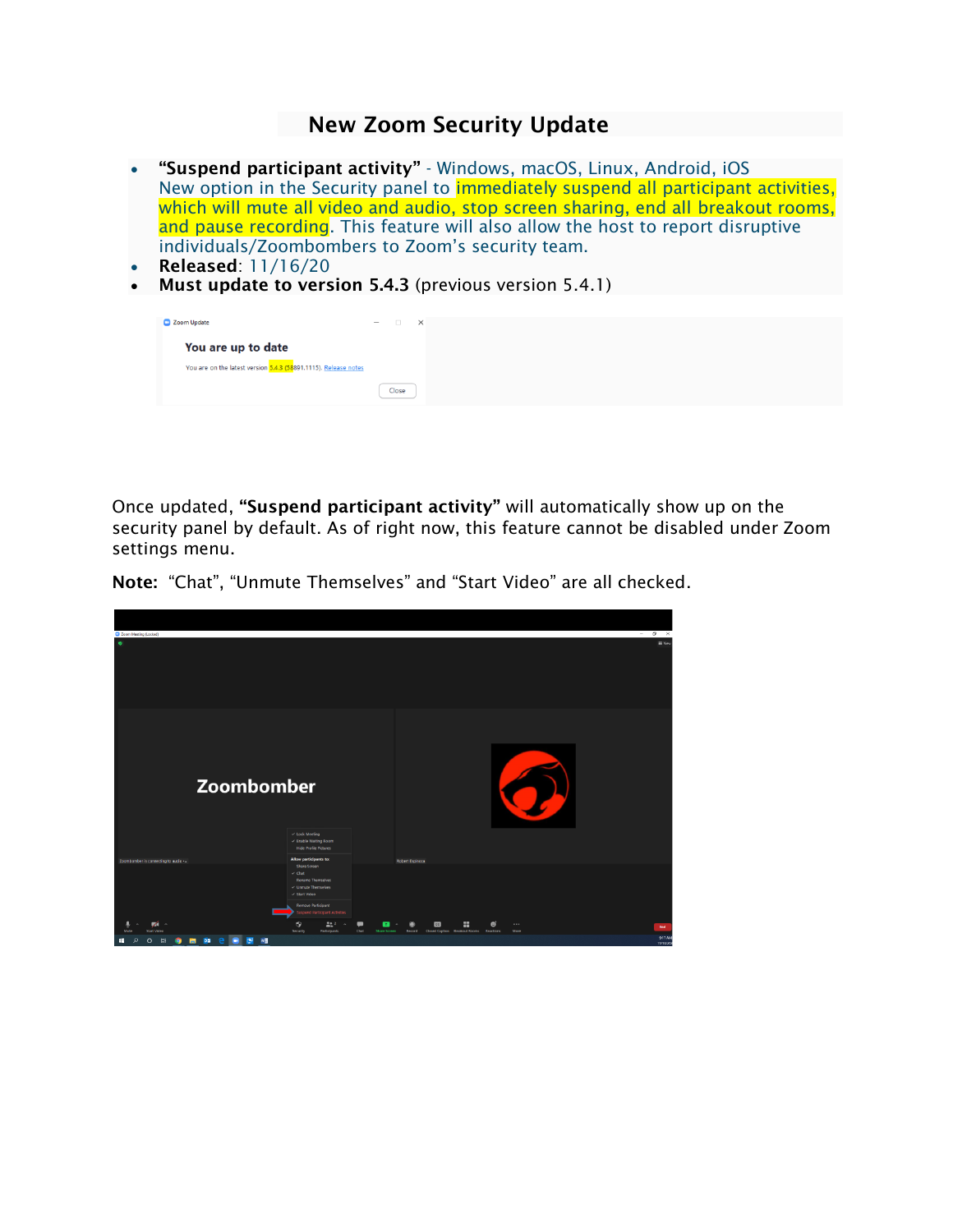When "Suspend participant activity" is pressed, the host will get a pop up asking "Suspend all participant activities" Make sure the "Report to Zoom" box is checked. The host will be asked if they want to report a user, The Host can use the pulldown menu to search and select the subject in question. The user will be ejected from the meeting and Zoom's security team will be notified.



Note: Uncheck if you are going to test for experiment or trial run.